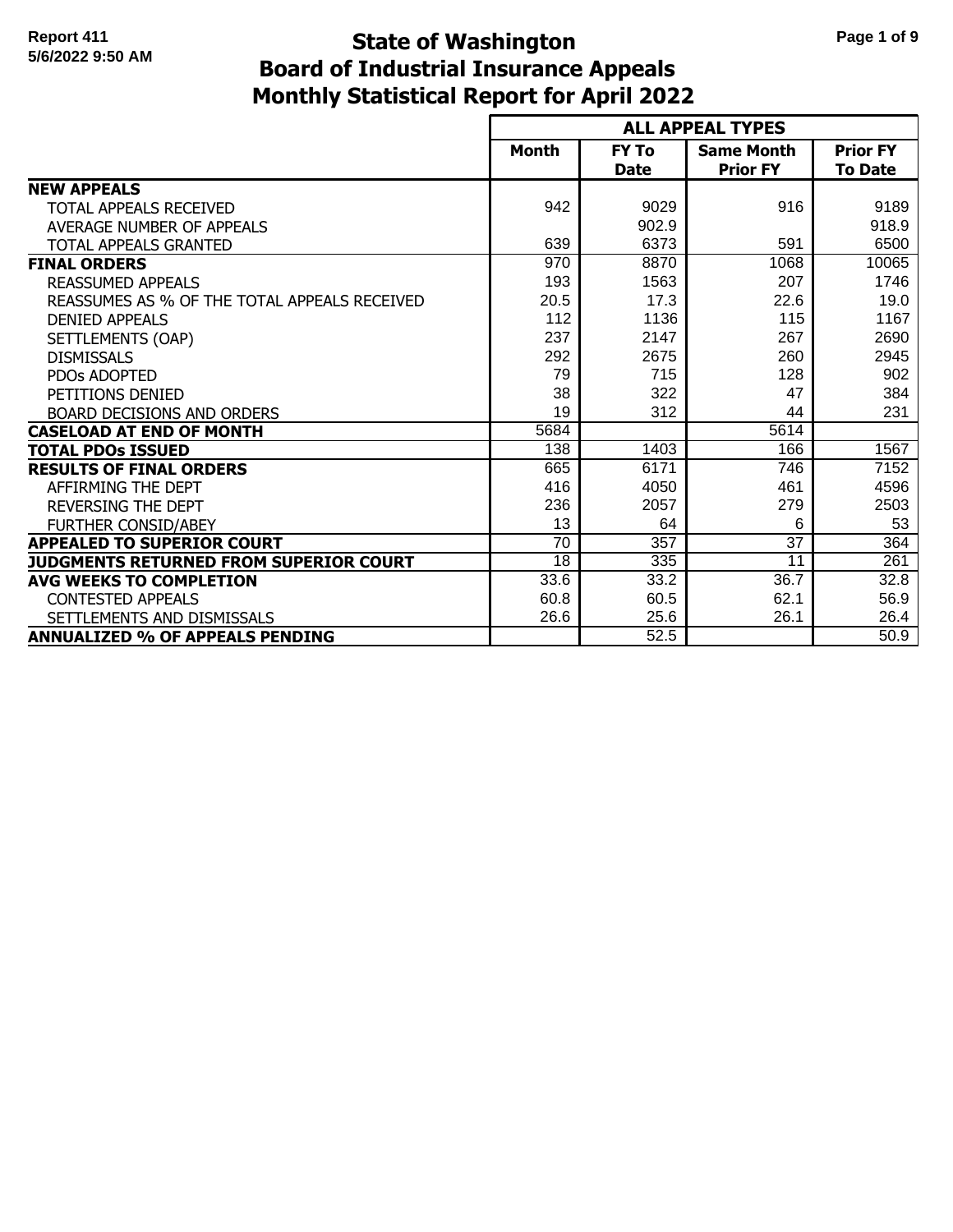# **Monthly Statistical Report for April 2022 State of Washington Page 2 of 9 Board of Industrial Insurance Appeals**

|                                  | <b>INDUSTRIAL INSURANCE APPEALS (EXCLUDES</b> |                             |                                      |                                   |
|----------------------------------|-----------------------------------------------|-----------------------------|--------------------------------------|-----------------------------------|
|                                  |                                               |                             | <b>FIRM APPEALS)</b>                 |                                   |
|                                  | <b>Month</b>                                  | <b>FY To</b><br><b>Date</b> | <b>Same Month</b><br><b>Prior FY</b> | <b>Prior FY</b><br><b>To Date</b> |
| <b>NEW APPEALS</b>               |                                               |                             |                                      |                                   |
| TOTAL APPEALS RECEIVED           | 911                                           | 8630                        | 887                                  | 8871                              |
| SELF-INSURED APPEALS             | 167                                           | 1458                        | 153                                  | 1575                              |
| <b>STATE FUND APPEALS</b>        | 744                                           | 7172                        | 734                                  | 7296                              |
| <b>AVERAGE NUMBER OF APPEALS</b> |                                               | 863.0                       |                                      | 887.1                             |
| SELF-INSURED APPEALS             |                                               | 146                         |                                      | 158                               |
| <b>STATE FUND APPEALS</b>        |                                               | 717                         |                                      | 730                               |
| TOTAL APPEALS BY EMPLOYER        | 76                                            | 993                         | 102                                  | 1092                              |
| SELF-INSURED APPEALS             | 29                                            | 263                         | 21                                   | 282                               |
| <b>STATE FUND APPEALS</b>        | 47                                            | 730                         | 81                                   | 810                               |
| TOTAL APPEALS GRANTED            | 612                                           | 6071                        | 559                                  | 6250                              |
| SELF-INSURED APPEALS             | 118                                           | 1198                        | 110                                  | 1303                              |
| <b>STATE FUND APPEALS</b>        | 494                                           | 4873                        | 449                                  | 4947                              |
| <b>FINAL ORDERS</b>              | $\overline{922}$                              | 8483                        | 1035                                 | 9741                              |
| <b>REASSUMED APPEALS</b>         | 189                                           | 1538                        | 205                                  | 1722                              |
| SELF-INSURED APPEALS             | 18                                            | 101                         | 9                                    | 122                               |
| <b>STATE FUND APPEALS</b>        | 171                                           | 1437                        | 196                                  | 1600                              |
| <b>DENIED APPEALS</b>            | 107                                           | 1058                        | 111                                  | 1121                              |
| SELF-INSURED APPEALS             | 18                                            | 183                         | 19                                   | 222                               |
| <b>STATE FUND APPEALS</b>        | 89                                            | 875                         | 92                                   | 899                               |
| SETTLEMENTS (OAP)                | 212                                           | 2022                        | 261                                  | 2589                              |
| SELF-INSURED APPEALS             | 31                                            | 279                         | 38                                   | 396                               |
| AFFIRMING THE DEPT               | 4                                             | 34                          | 6                                    | 74                                |
| REVERSING THE DEPT               | 27                                            | 244                         | 32                                   | 318                               |
| <b>FURTHER CONSID/ABEY</b>       | $\mathbf 0$                                   | 1                           | 0                                    | 4                                 |
| <b>STATE FUND APPEALS</b>        | 181                                           | 1743                        | 223                                  | 2193                              |
| AFFIRMING THE DEPT               | 37                                            | 416                         | 53                                   | 611                               |
| REVERSING THE DEPT               | 144                                           | 1326                        | 169                                  | 1574                              |
| <b>FURTHER CONSID/ABEY</b>       | 0                                             | 1                           | 1                                    | 8                                 |
| <b>DISMISSALS</b>                | 282                                           | 2596                        | 253                                  | 2875                              |
| SELF-INSURED APPEALS             | 85                                            | 625                         | 74                                   | 766                               |
| <b>STATE FUND APPEALS</b>        | 197                                           | 1971                        | 179                                  | 2109                              |
| PDOs ADOPTED                     | 75                                            | 660                         | 121                                  | 856                               |
| SELF-INSURED APPEALS             | 13                                            | 87                          | 12                                   | 98                                |
| AFFIRMING THE DEPT               | 8                                             | 68                          | 9                                    | 68                                |
| REVERSING THE DEPT               | 5                                             | 19                          | 3                                    | 30                                |
| <b>STATE FUND APPEALS</b>        | 62                                            | 573                         | 109                                  | 758                               |
| AFFIRMING THE DEPT               | 37                                            | 389                         | 66                                   | 471                               |
| REVERSING THE DEPT               | 25                                            | 184                         | 43                                   | 287                               |
| PETITIONS DENIED                 | 38                                            | 305                         | 42                                   | 360                               |
| SELF-INSURED APPEALS             | 10                                            | 135                         | 14                                   | 132                               |
| AFFIRMING THE DEPT               | 8                                             | 93                          | $\overline{7}$                       | 62                                |
| <b>REVERSING THE DEPT</b>        | $\overline{2}$                                | 42                          | $\overline{7}$                       | 70                                |
| <b>STATE FUND APPEALS</b>        | 28                                            | 170                         | 28                                   | 228                               |
| AFFIRMING THE DEPT               | 23                                            | 143                         | 22                                   | 179                               |
| REVERSING THE DEPT               | 5                                             | 27                          | 6                                    | 49                                |
| BOARD DECISIONS AND ORDERS       | 19                                            | 304                         | 42                                   | 218                               |
| SELF-INSURED APPEALS             | 5                                             | 78                          | 8                                    | 62                                |
| AFFIRMING THE DEPT               | 3                                             | 51                          | 5                                    | 37                                |
| <b>REVERSING THE DEPT</b>        | $\overline{2}$                                | 27                          | 3                                    | 25                                |
| <b>STATE FUND APPEALS</b>        | 14                                            | 226                         | 34                                   | 156                               |
| AFFIRMING THE DEPT               | 3                                             | 132                         | 24                                   | 87                                |
| REVERSING THE DEPT               | 11                                            | 94                          | 10 <sup>°</sup>                      | 69                                |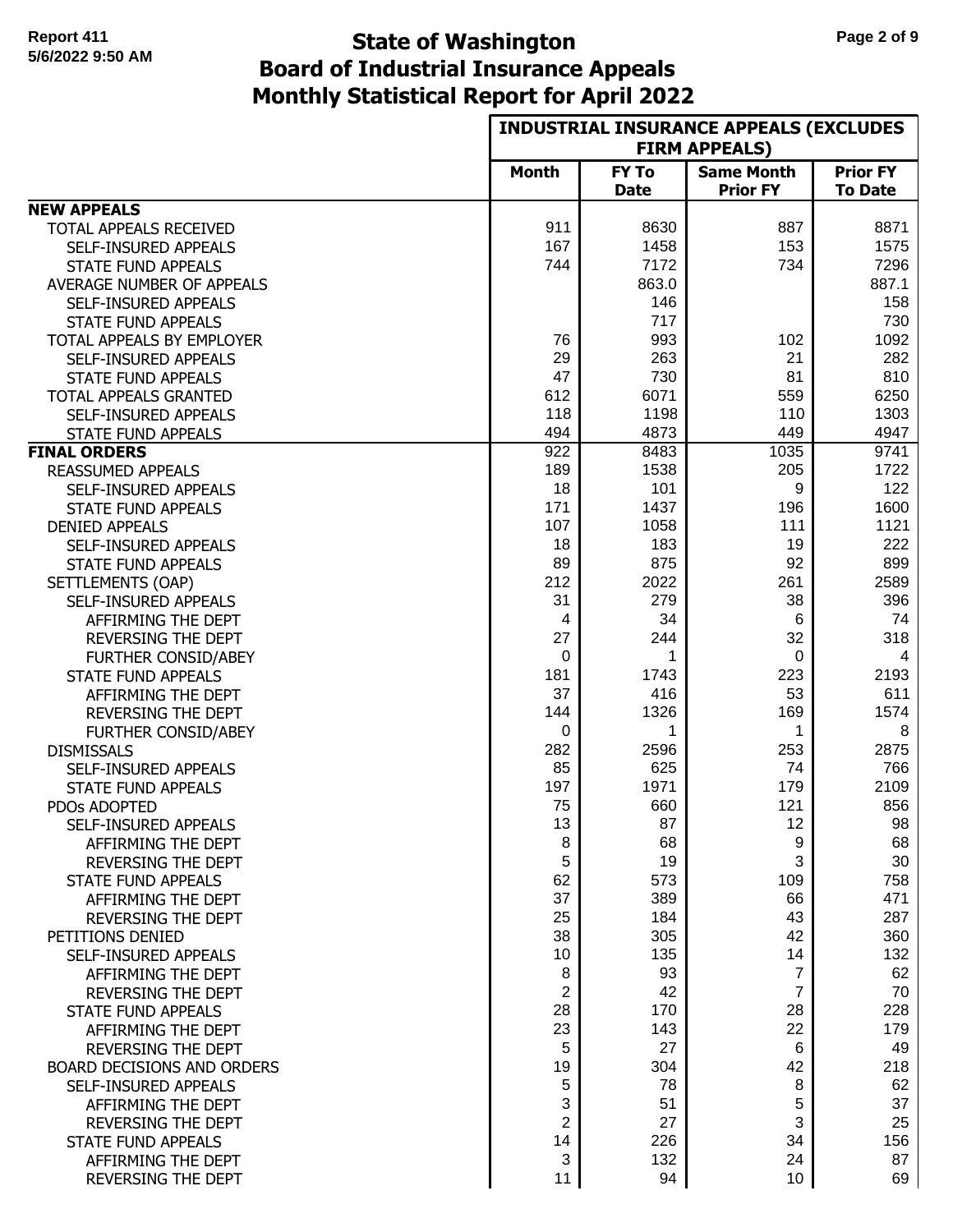# **Monthly Statistical Report for April 2022 State of Washington Page 3 of 9 Board of Industrial Insurance Appeals**

|                                               |                 |              | <b>INDUSTRIAL INSURANCE APPEALS (EXCLUDES</b><br><b>FIRM APPEALS)</b> |                 |
|-----------------------------------------------|-----------------|--------------|-----------------------------------------------------------------------|-----------------|
|                                               | <b>Month</b>    | <b>FY To</b> | <b>Same Month</b>                                                     | <b>Prior FY</b> |
|                                               |                 | <b>Date</b>  | <b>Prior FY</b>                                                       | <b>To Date</b>  |
| <b>CASE LOAD AT END OF MONTH</b>              | 5371            |              | 5316                                                                  |                 |
| <b>SELF-INSURED APPEALS</b>                   | 1268            |              | 1277                                                                  |                 |
| <b>STATE FUND APPEALS</b>                     | 4103            |              | 4039                                                                  |                 |
| <b>TOTAL PDOs ISSUED</b>                      | 134             | 1328         | 160                                                                   | 1492            |
| <b>SELF-INSURED APPEALS</b>                   | 41              | 326          | 18                                                                    | 293             |
| <b>STATE FUND APPEALS</b>                     | 93              | 1002         | 142                                                                   | 1199            |
| <b>RESULTS OF FINAL ORDERS</b>                | 626             | 5887         | 719                                                                   | 6898            |
| SELF-INSURED APPEALS                          | 144             | 1204         | 146                                                                   | 1454            |
| AFFIRMING THE DEPT                            | 108             | 871          | 101                                                                   | 1007            |
| <b>REVERSING THE DEPT</b>                     | 36              | 332          | 45                                                                    | 443             |
| <b>FURTHER CONSID/ABEY</b>                    | $\Omega$        | 1            | $\Omega$                                                              | 4               |
| <b>STATE FUND APPEALS</b>                     | 482             | 4683         | 573                                                                   | 5444            |
| AFFIRMING THE DEPT                            | 297             | 3051         | 344                                                                   | 3457            |
| <b>REVERSING THE DEPT</b>                     | 185             | 1631         | 228                                                                   | 1979            |
| <b>FURTHER CONSID/ABEY</b>                    | 0               | 1            |                                                                       | 8               |
| <b>APPEALED TO SUPERIOR COURT</b>             | 70              | 343          | 35                                                                    | 341             |
| <b>SELF-INSURED APPEALS</b>                   | 16              | 151          | 9                                                                     | 117             |
| <b>STATE FUND APPEALS</b>                     | 54              | 192          | 26                                                                    | 224             |
| <b>JUDGMENTS RETURNED FROM SUPERIOR COURT</b> | $\overline{15}$ | 287          | 11                                                                    | 239             |
| <b>JUDGMENTS AFFIRMING THE BOARD</b>          | 10              | 188          | 5                                                                     | 168             |
| JUDGMENTS REVERSING THE BOARD                 | 5               | 99           | 6                                                                     | 71              |
| <b>AVG WEEKS TO COMPLETION</b>                | 33.8            | 33.0         | 36.3                                                                  | 32.4            |
| SETTLEMENTS AND DISMISSALS                    | 26.4            | 25.4         | 26.0                                                                  | 26.1            |
| <b>SELF-INSURED APPEALS</b>                   | 32.2            | 27.9         | 28.3                                                                  | 27.3            |
| <b>STATE FUND APPEALS</b>                     | 24.6            | 24.8         | 25.4                                                                  | 25.8            |
| <b>CONTESTED CASES</b>                        | 61.4            | 60.6         | 61.9                                                                  | 56.4            |
| <b>SELF-INSURED APPEALS</b>                   | 62.3            | 72.8         | 72.5                                                                  | 64.8            |
| <b>STATE FUND APPEALS</b>                     | 61.1            | 56.8         | 59.8                                                                  | 54.3            |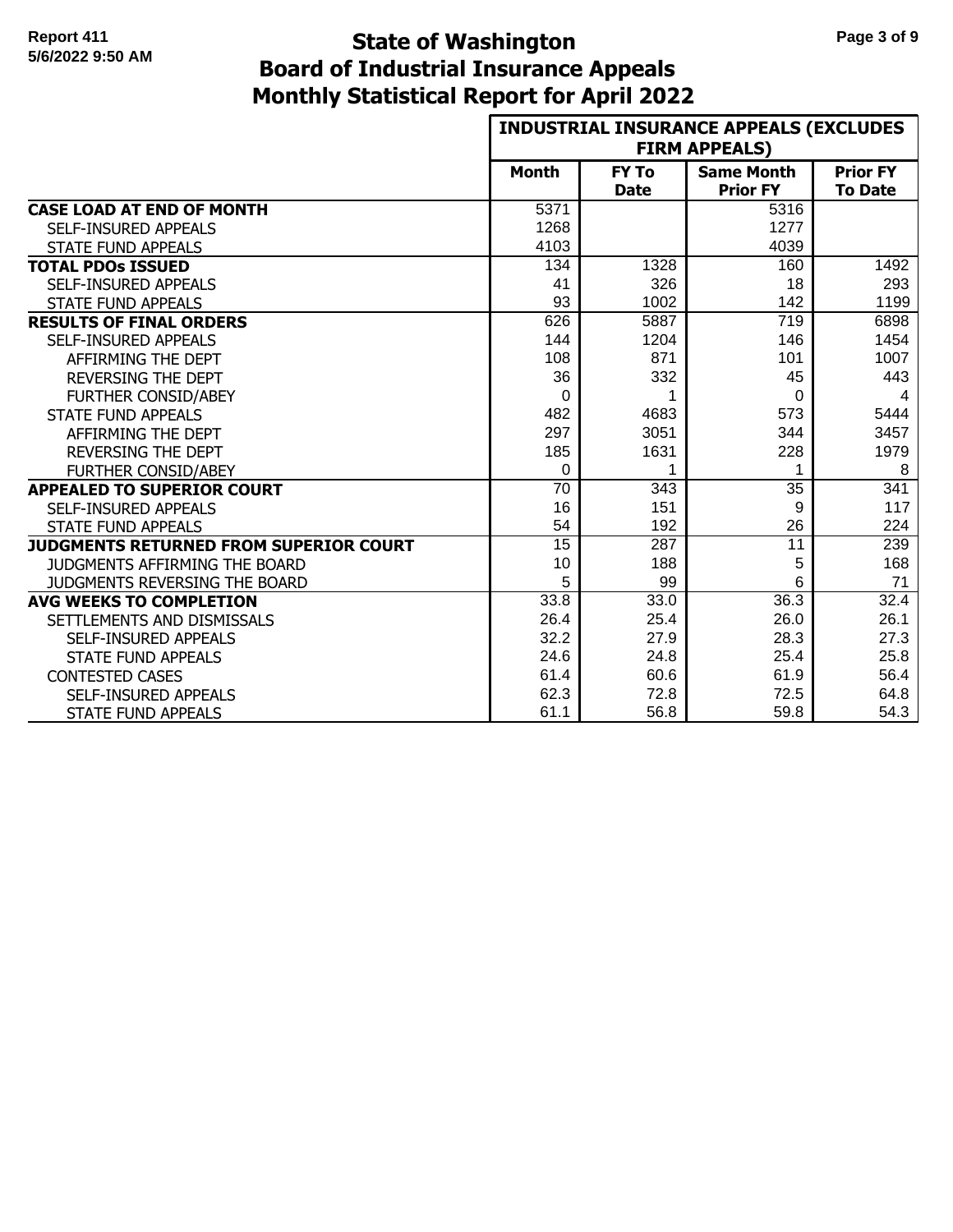# **Monthly Statistical Report for April 2022 State of Washington Page 4 of 9 Board of Industrial Insurance Appeals**

|                                               |                |                             | <b>FIRM APPEALS</b>                  |                                   |
|-----------------------------------------------|----------------|-----------------------------|--------------------------------------|-----------------------------------|
|                                               | <b>Month</b>   | <b>FY To</b><br><b>Date</b> | <b>Same Month</b><br><b>Prior FY</b> | <b>Prior FY</b><br><b>To Date</b> |
| <b>NEW APPEALS</b>                            |                |                             |                                      |                                   |
| TOTAL APPEALS RECEIVED                        | 16             | 121                         | 6                                    | 83                                |
| AVERAGE NUMBER OF APPEALS                     |                | 12.1                        |                                      | 8.3                               |
| TOTAL APPEALS GRANTED                         | 11             | 54                          | 3                                    | 49                                |
| <b>FINAL ORDERS</b>                           | $\overline{9}$ | 125                         | $\overline{9}$                       | 113                               |
| <b>REASSUMED APPEALS</b>                      | 0              | 1                           | 1                                    | 1                                 |
| <b>DENIED APPEALS</b>                         | 5              | 70                          | 3                                    | 34                                |
| SETTLEMENTS (OAP)                             | 1              | 7                           | 0                                    | 6                                 |
| AFFIRMING THE DEPT                            | 0              | 0                           | 0                                    | 0                                 |
| <b>REVERSING THE DEPT</b>                     | 1              | 7                           | 0                                    | 6                                 |
| <b>FURTHER CONSID/ABEY</b>                    | 0              | 0                           | 0                                    | $\mathbf 0$                       |
| <b>DISMISSALS</b>                             | 3              | 28                          | 3                                    | 41                                |
| PDOs ADOPTED                                  | 0              | 15                          | $\overline{2}$                       | 22                                |
| AFFIRMING THE DEPT                            | 0              | 13                          |                                      | 17                                |
| <b>REVERSING THE DEPT</b>                     | 0              | $\overline{2}$              |                                      | 5                                 |
| PETITIONS DENIED                              | 0              | $\overline{2}$              | 0                                    | 6                                 |
| AFFIRMING THE DEPT                            | 0              | 1                           | 0                                    | 5                                 |
| <b>REVERSING THE DEPT</b>                     | $\Omega$       | 1                           | 0                                    | $\mathbf 1$                       |
| <b>BOARD DECISIONS AND ORDERS</b>             | $\Omega$       | $\overline{2}$              | 0                                    | 3                                 |
| AFFIRMING THE DEPT                            | $\Omega$       | 1                           | 0                                    | $\overline{c}$                    |
| <b>REVERSING THE DEPT</b>                     | $\Omega$       | 1                           | $\Omega$                             | $\mathbf{1}$                      |
| <b>CASE LOAD AT END OF MONTH</b>              | 64             |                             | 59                                   |                                   |
| <b>TOTAL PDOS ISSUED</b>                      | 1              | 16                          | $\overline{2}$                       | $\overline{27}$                   |
| <b>RESULTS OF FINAL ORDERS</b>                | 4              | $\overline{54}$             | 5                                    | 78                                |
| AFFIRMING THE DEPT                            | 3              | 43                          | 4                                    | 65                                |
| <b>REVERSING THE DEPT</b>                     | 1              | 11                          | 1                                    | 13                                |
| <b>FURTHER CONSID/ABEY</b>                    | 0              | 0                           | 0                                    | 0                                 |
| <b>APPEALED TO SUPERIOR COURT</b>             | $\overline{0}$ | 1                           | $\overline{0}$                       | $\overline{5}$                    |
| <b>JUDGMENTS RETURNED FROM SUPERIOR COURT</b> | $\Omega$       | $\overline{12}$             | $\Omega$                             | $\overline{2}$                    |
| JUDGMENTS AFFIRMING THE BOARD                 | 0              | 11                          | 0                                    | $\overline{c}$                    |
| JUDGMENTS REVERSING THE BOARD                 | 0              | 1                           | $\Omega$                             | 0                                 |
| <b>AVG WEEKS TO COMPLETION</b>                | 41.5           | 39.2                        | 56.0                                 | 43.6                              |
| SETTLEMENTS AND DISMISSALS                    | 41.5           | 27.1                        | 46.0                                 | 36.4                              |
| <b>CONTESTED CASES</b>                        | 0.0            | 61.5                        | 71.0                                 | 54.6                              |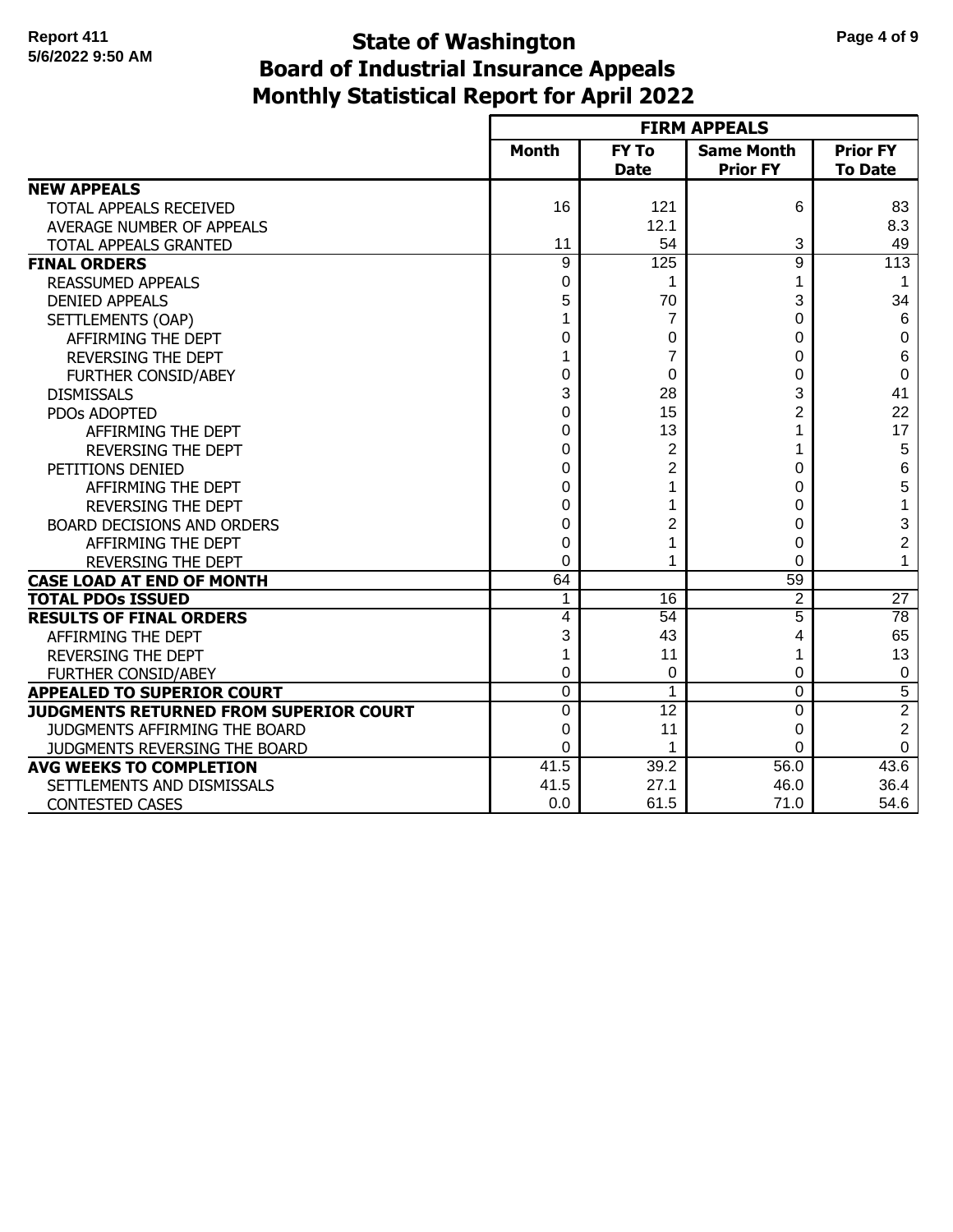# **Monthly Statistical Report for April 2022 State of Washington Page 5 of 9 Board of Industrial Insurance Appeals**

|                                        |                 |                 | <b>WISHA APPEALS</b> |                 |
|----------------------------------------|-----------------|-----------------|----------------------|-----------------|
|                                        | <b>Month</b>    | <b>FY To</b>    | <b>Same Month</b>    | <b>Prior FY</b> |
|                                        |                 | <b>Date</b>     | <b>Prior FY</b>      | <b>To Date</b>  |
| <b>NEW APPEALS</b>                     |                 |                 |                      |                 |
| TOTAL APPEALS RECEIVED                 | 12              | 217             | 19                   | 188             |
| <b>AVERAGE NUMBER OF APPEALS</b>       |                 | 21.7            |                      | 18.8            |
| TOTAL APPEALS GRANTED                  | 15              | 222             | 28                   | 188             |
| <b>FINAL ORDERS</b>                    | $\overline{34}$ | 202             | 18                   | 165             |
| <b>REASSUMED APPEALS</b>               | 0               | 0               | 0                    | 0               |
| <b>DENIED APPEALS</b>                  | 0               | 0               | 0                    | $\mathbf 0$     |
| SETTLEMENTS (OAP)                      | 24              | 115             | 6                    | 94              |
| AFFIRMING THE DEPT                     | 0               | 0               | 0                    | $\overline{2}$  |
| <b>REVERSING THE DEPT</b>              | 11              | 53              |                      | 51              |
| FURTHER CONSID/ABEY                    | 13              | 62              | 5                    | 41              |
| <b>DISMISSALS</b>                      | 6               | 32              |                      | 24              |
| PDOs ADOPTED                           | 4               | 35              | 4                    | 20              |
| AFFIRMING THE DEPT                     |                 | 12              | 3                    | 14              |
| REVERSING THE DEPT                     | 3               | 23              |                      | 6               |
| PETITIONS DENIED                       | 0               | 14              | 5                    | 17              |
| AFFIRMING THE DEPT                     | 0               | 13              | 4                    | 13              |
| <b>REVERSING THE DEPT</b>              | $\Omega$        | 1               |                      | $\overline{4}$  |
| <b>BOARD DECISIONS AND ORDERS</b>      | $\Omega$        | 6               | 2                    | 10              |
| AFFIRMING THE DEPT                     | 0               | 4               | 0                    | $\overline{4}$  |
| REVERSING THE DEPT                     | 0               | $\overline{2}$  | 2                    | 6               |
| <b>CASE LOAD AT END OF MONTH</b>       | 239             |                 | 230                  |                 |
| <b>TOTAL PDOs ISSUED</b>               | 3               | $\overline{52}$ | 4                    | 43              |
| <b>RESULTS OF FINAL ORDERS</b>         | $\overline{34}$ | 202             | 18                   | 165             |
| AFFIRMING THE DEPT                     | $\overline{7}$  | 61              | 8                    | 57              |
| <b>REVERSING THE DEPT</b>              | 14              | 79              | 5                    | 67              |
| <b>FURTHER CONSID/ABEY</b>             | 13              | 62              | 5                    | 41              |
| <b>APPEALED TO SUPERIOR COURT</b>      | $\mathbf 0$     | 13              | $\overline{2}$       | 18              |
| JUDGMENTS RETURNED FROM SUPERIOR COURT | 3               | 36              | $\mathbf 0$          | 20              |
| JUDGMENTS AFFIRMING THE BOARD          | 3               | 28              | 0                    | 17              |
| JUDGMENTS REVERSING THE BOARD          | $\Omega$        | 8               | $\Omega$             | 3               |
| <b>AVG WEEKS TO COMPLETION</b>         | 29.7            | 38.0            | 50.8                 | 46.5            |
| SETTLEMENTS AND DISMISSALS             | 28.1            | 29.8            | 27.0                 | 35.3            |
| <b>CONTESTED CASES</b>                 | 41.7            | 59.8            | 66.0                 | 74.5            |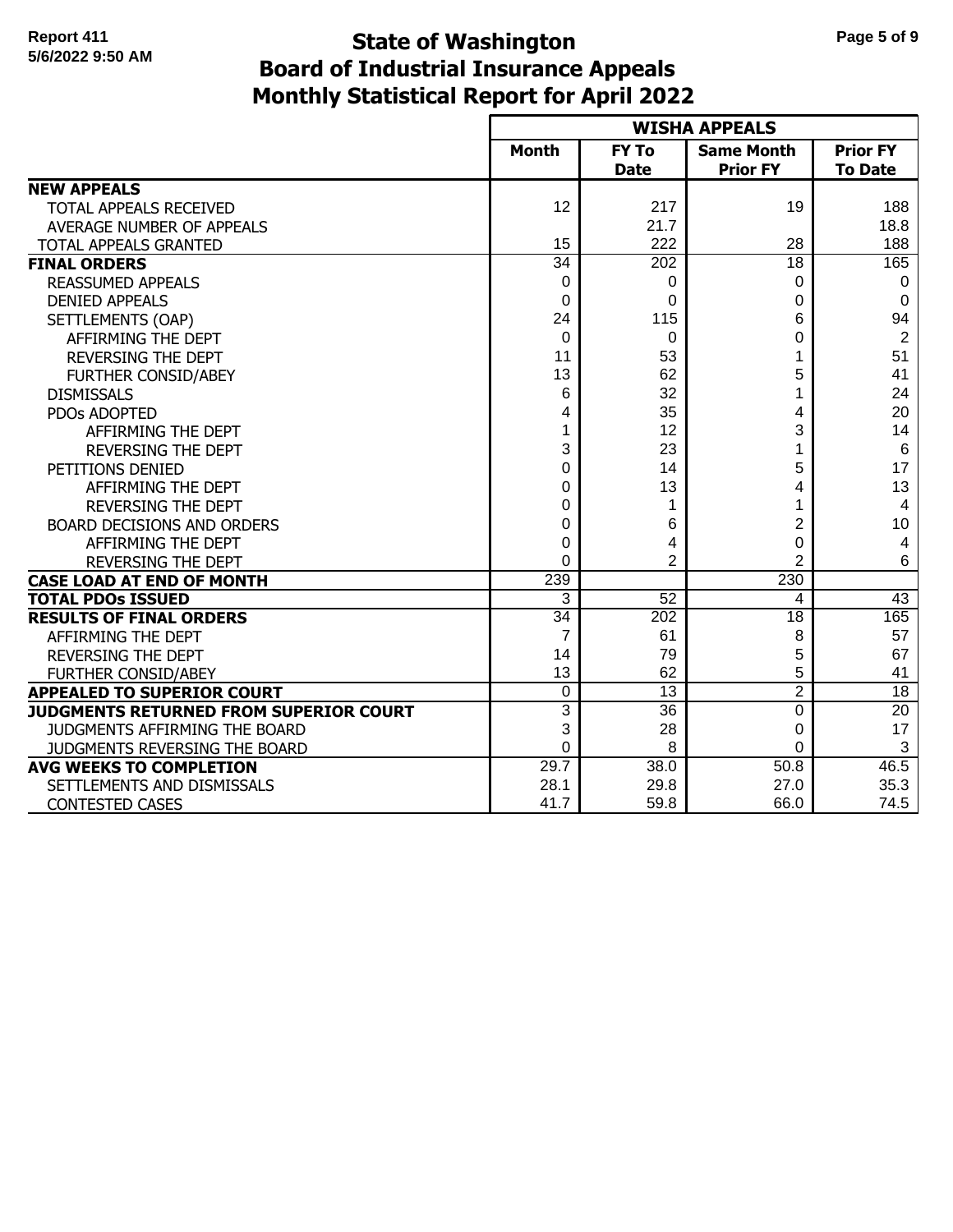# **Monthly Statistical Report for April 2022 State of Washington Page 6 of 9 Board of Industrial Insurance Appeals**

|                                        |                 |                             | <b>CRIME VICTIM APPEALS</b>          |                                   |
|----------------------------------------|-----------------|-----------------------------|--------------------------------------|-----------------------------------|
|                                        | <b>Month</b>    | <b>FY To</b><br><b>Date</b> | <b>Same Month</b><br><b>Prior FY</b> | <b>Prior FY</b><br><b>To Date</b> |
| <b>NEW APPEALS</b>                     |                 |                             |                                      |                                   |
| TOTAL APPEALS RECEIVED                 | 3               | 61                          | 4                                    | 47                                |
| AVERAGE NUMBER OF APPEALS              |                 | 6.1                         |                                      | 4.7                               |
| TOTAL APPEALS GRANTED                  | 1               | 26                          |                                      | 13                                |
| <b>FINAL ORDERS</b>                    | $\overline{5}$  | 60                          | $6\overline{6}$                      | 46                                |
| <b>REASSUMED APPEALS</b>               | 4               | 24                          |                                      | 23                                |
| <b>DENIED APPEALS</b>                  | 0               | 8                           |                                      | 12                                |
| SETTLEMENTS (OAP)                      | 0               | 3                           | 0                                    | 1                                 |
| AFFIRMING THE DEPT                     | 0               | 0                           | 0                                    | 0                                 |
| <b>REVERSING THE DEPT</b>              | 0               | 3                           | 0                                    | 1                                 |
| FURTHER CONSID/ABEY                    | 0               | 0                           | 0                                    | 0                                 |
| <b>DISMISSALS</b>                      |                 | 19                          | 3                                    | 5                                 |
| PDOs ADOPTED                           | 0               | 5                           |                                      | 4                                 |
| AFFIRMING THE DEPT                     | 0               | 5                           |                                      | 4                                 |
| <b>REVERSING THE DEPT</b>              | 0               | 0                           | 0                                    | 0                                 |
| PETITIONS DENIED                       | 0               | 1                           | 0                                    | 1                                 |
| AFFIRMING THE DEPT                     | 0               | 0                           | 0                                    | 1                                 |
| <b>REVERSING THE DEPT</b>              | 0               | 1                           | ი                                    | 0                                 |
| <b>BOARD DECISIONS AND ORDERS</b>      | 0               | 0                           | 0                                    | 0                                 |
| AFFIRMING THE DEPT                     | 0               | 0                           | 0                                    | 0                                 |
| <b>REVERSING THE DEPT</b>              | $\Omega$        | 0                           | 0                                    | 0                                 |
| <b>CASE LOAD AT END OF MONTH</b>       | $\overline{10}$ |                             | $\overline{9}$                       |                                   |
| <b>TOTAL PDOS ISSUED</b>               | 0               | 7                           | 0                                    | $\overline{5}$                    |
| <b>RESULTS OF FINAL ORDERS</b>         |                 | $\overline{28}$             | 4                                    | $\overline{11}$                   |
| AFFIRMING THE DEPT                     |                 | 24                          | 4                                    | 10                                |
| <b>REVERSING THE DEPT</b>              | 0               | 4                           | 0                                    | 1                                 |
| <b>FURTHER CONSID/ABEY</b>             | 0               | 0                           | 0                                    | 0                                 |
| <b>APPEALED TO SUPERIOR COURT</b>      | $\Omega$        | 0                           | $\Omega$                             | 0                                 |
| JUDGMENTS RETURNED FROM SUPERIOR COURT | $\Omega$        | 0                           | $\Omega$                             | $\overline{0}$                    |
| JUDGMENTS AFFIRMING THE BOARD          | 0               | 0                           | $\Omega$                             | 0                                 |
| JUDGMENTS REVERSING THE BOARD          | $\Omega$        | 0                           | $\Omega$                             | 0                                 |
| <b>AVG WEEKS TO COMPLETION</b>         | 10.4            | 28.0                        | 21.6                                 | 29.1                              |
| SETTLEMENTS AND DISMISSALS             | 10.4            | 21.3                        | 16.2                                 | 19.9                              |
| <b>CONTESTED CASES</b>                 | 0.0             | 52.4                        | 38.0                                 | 40.2                              |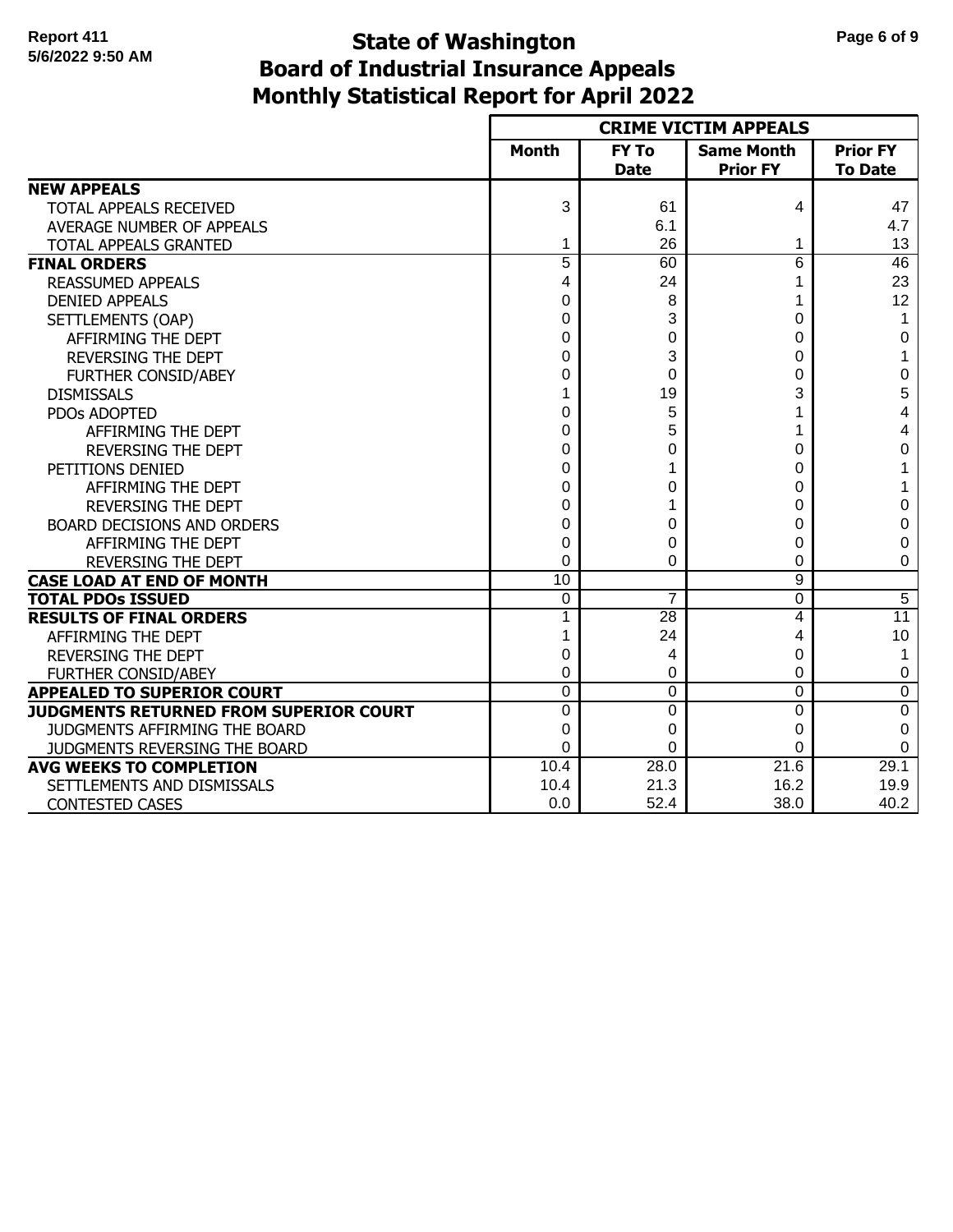# **Monthly Statistical Report for April 2022 State of Washington Page 7 of 9 Board of Industrial Insurance Appeals**

|                                        |                |                             | <b>RIGHT TO KNOW APPEALS</b>         |                                   |
|----------------------------------------|----------------|-----------------------------|--------------------------------------|-----------------------------------|
|                                        | <b>Month</b>   | <b>FY To</b><br><b>Date</b> | <b>Same Month</b><br><b>Prior FY</b> | <b>Prior FY</b><br><b>To Date</b> |
| <b>NEW APPEALS</b>                     |                |                             |                                      |                                   |
| TOTAL APPEALS RECEIVED                 | $\Omega$       | 0                           | 0                                    | 0                                 |
| AVERAGE NUMBER OF APPEALS              |                |                             |                                      |                                   |
| TOTAL APPEALS GRANTED                  | 0              | 0                           | 0                                    | 0                                 |
| <b>FINAL ORDERS</b>                    | $\overline{0}$ | $\overline{0}$              | $\mathbf 0$                          | $\overline{0}$                    |
| <b>REASSUMED APPEALS</b>               | 0              | 0                           | 0                                    | 0                                 |
| <b>DENIED APPEALS</b>                  | 0              | 0                           | 0                                    | 0                                 |
| SETTLEMENTS (OAP)                      | 0              | 0                           | 0                                    | 0                                 |
| AFFIRMING THE DEPT                     | 0              | 0                           | 0                                    | 0                                 |
| <b>REVERSING THE DEPT</b>              | 0              | 0                           | 0                                    | 0                                 |
| <b>FURTHER CONSID/ABEY</b>             | 0              | 0                           | 0                                    | 0                                 |
| <b>DISMISSALS</b>                      | 0              | 0                           | 0                                    | 0                                 |
| PDOs ADOPTED                           | 0              | 0                           | 0                                    | 0                                 |
| AFFIRMING THE DEPT                     | 0              | 0                           | 0                                    | 0                                 |
| <b>REVERSING THE DEPT</b>              | 0              | 0                           | 0                                    | 0                                 |
| PETITIONS DENIED                       | 0              | 0                           | 0                                    | 0                                 |
| AFFIRMING THE DEPT                     | 0              | 0                           | 0                                    | 0                                 |
| <b>REVERSING THE DEPT</b>              | 0              | 0                           | 0                                    | 0                                 |
| BOARD DECISIONS AND ORDERS             | 0              | 0                           | 0                                    | 0                                 |
| AFFIRMING THE DEPT                     | 0              | 0                           | 0                                    | 0                                 |
| REVERSING THE DEPT                     | 0              | 0                           | 0                                    | 0                                 |
| <b>CASE LOAD AT END OF MONTH</b>       |                |                             |                                      |                                   |
| <b>TOTAL PDOs ISSUED</b>               | $\Omega$       | 0                           | $\Omega$                             | 0                                 |
| <b>RESULTS OF FINAL ORDERS</b>         | $\Omega$       | 0                           | $\Omega$                             | $\overline{0}$                    |
| AFFIRMING THE DEPT                     | 0              | 0                           | 0                                    | 0                                 |
| <b>REVERSING THE DEPT</b>              | 0              | 0                           | 0                                    | 0                                 |
| <b>FURTHER CONSID/ABEY</b>             | 0              | 0                           | 0                                    | 0                                 |
| <b>APPEALED TO SUPERIOR COURT</b>      | $\Omega$       | 0                           | $\Omega$                             | 0                                 |
| JUDGMENTS RETURNED FROM SUPERIOR COURT | $\Omega$       | 0                           | $\Omega$                             | 0                                 |
| JUDGMENTS AFFIRMING THE BOARD          | 0              | 0                           | 0                                    | 0                                 |
| JUDGMENTS REVERSING THE BOARD          | 0              | 0                           | 0                                    | 0                                 |
| <b>AVG WEEKS TO COMPLETION</b>         | 0.0            | $\overline{0.0}$            | 0.0                                  | 0.0                               |
| SETTLEMENTS AND DISMISSALS             | 0.0            | 0.0                         | 0.0                                  | 0.0                               |
| <b>CONTESTED CASES</b>                 | 0.0            | 0.0                         | 0.0                                  | 0.0                               |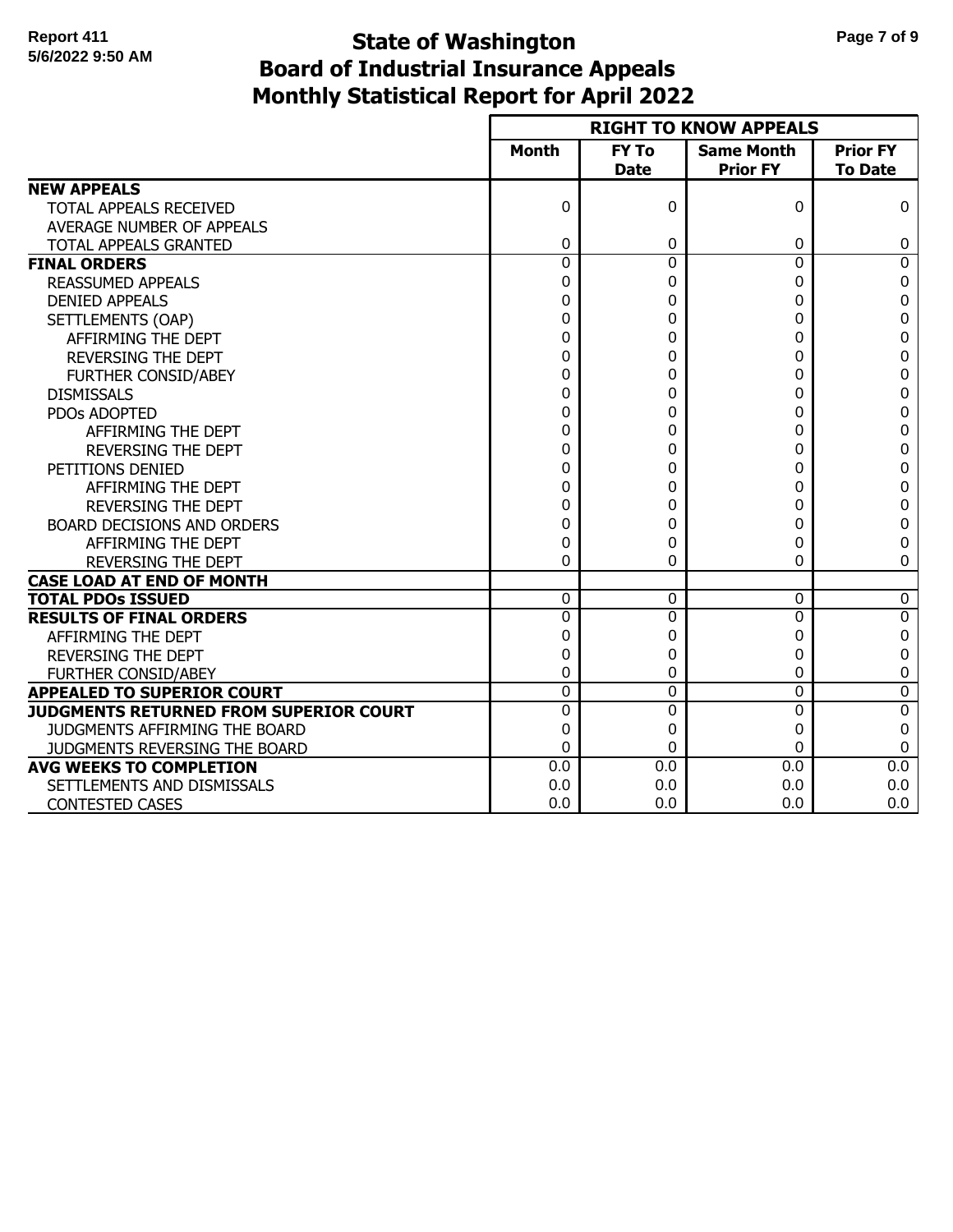## **Monthly Statistical Report for April 2022 State of Washington Page 8 of 9 Board of Industrial Insurance Appeals**

|                                   |                  |                | <b>INTEREST ORDERS</b> |                 |
|-----------------------------------|------------------|----------------|------------------------|-----------------|
|                                   | <b>Month</b>     | <b>FY To</b>   | <b>Same Month</b>      | <b>Prior FY</b> |
|                                   |                  | <b>Date</b>    | <b>Prior FY</b>        | <b>To Date</b>  |
| <b>INTEREST ORDERS</b>            | 64               | 803            | 131                    | 909             |
| SETTLEMENTS (OAP)                 | 31               | 571            | 84                     | 668             |
| SELF-INSURED APPEALS              | 0                | 9              |                        | 8               |
| AFFIRMING THE DEPT                | 0                | 0              | 0                      | 0               |
| <b>REVERSING THE DEPT</b>         | 0                | 9              |                        | 8               |
| FURTHER CONSID/ABEY               | 0                | 0              | 0                      | 0               |
| <b>STATE FUND APPEALS</b>         | 31               | 562            | 83                     | 660             |
| AFFIRMING THE DEPT                | 4                | 143            | 14                     | 156             |
| <b>REVERSING THE DEPT</b>         | 27               | 419            | 69                     | 504             |
| FURTHER CONSID/ABEY               | 0                | 0              | 0                      | 0               |
| <b>DISMISSALS</b>                 | 1                | 22             | 6                      | 38              |
| SELF-INSURED APPEALS              | 1                | 6              |                        | 8               |
| <b>STATE FUND APPEALS</b>         | 0                | 16             | 5                      | 30              |
| PDOs ADOPTED                      | 16               | 123            | 32                     | 119             |
| SELF-INSURED APPEALS              | 0                | 3              | 0                      | 3               |
| AFFIRMING THE DEPT                | 0                | 0              | 0                      | 0               |
| <b>REVERSING THE DEPT</b>         | 0                | 3              | 0                      | 3               |
| <b>STATE FUND APPEALS</b>         | 16               | 120            | 32                     | 116             |
| AFFIRMING THE DEPT                | 1                | 20             | 5                      | 14              |
| <b>REVERSING THE DEPT</b>         | 15               | 100            | 27                     | 102             |
| PETITIONS DENIED                  | 10               | 52             | 4                      | 44              |
| SELF-INSURED APPEALS              | $\overline{7}$   | 21             | $\overline{2}$         | 14              |
| AFFIRMING THE DEPT                | 0                | $\overline{7}$ | $\Omega$               | 1               |
| <b>REVERSING THE DEPT</b>         | 7                | 14             | $\overline{2}$         | 13              |
| <b>STATE FUND APPEALS</b>         | 3                | 31             | $\overline{2}$         | 30              |
| AFFIRMING THE DEPT                | $\boldsymbol{2}$ | 9              | 1                      | $\overline{7}$  |
| <b>REVERSING THE DEPT</b>         | 1                | 22             |                        | 23              |
| <b>BOARD DECISIONS AND ORDERS</b> | 6                | 35             | 5                      | 40              |
| SELF-INSURED APPEALS              | 0                | 7              | 0                      | 6               |
| AFFIRMING THE DEPT                | 0                | 1              | 0                      | 1               |
| <b>REVERSING THE DEPT</b>         | 0                | 6              | 0                      | 5               |
| <b>STATE FUND APPEALS</b>         | 6                | 28             | 5                      | 34              |
| AFFIRMING THE DEPT                | 5                | 13             | 0                      | $\overline{2}$  |
| REVERSING THE DEPT                | 1                | 15             | 5                      | 32              |